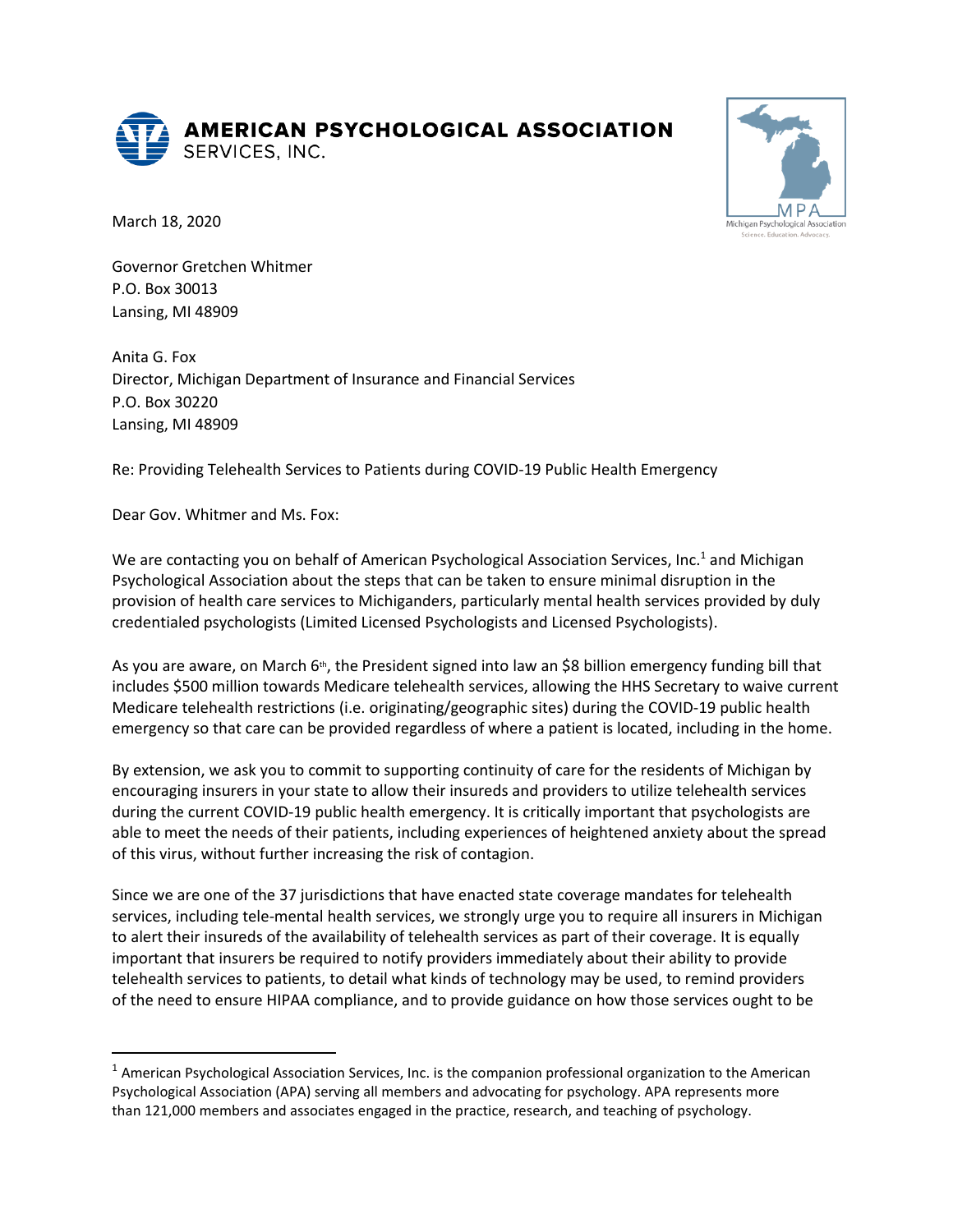billed for reimbursement. We want to work with you to ensure that there is minimal disruption in services provided by psychologists to their patients during this stressful and challenging period.

To maximize access to available psychological resources, we encourage you to waive any existing state policies including those established and disseminated by Managed Care Organizations (MCOs) or their equivalents, third-party authorization entities, and waiver program administrators for Medicaid, that would prevent insurers from permitting the following:

- Audio-only telephone services when traditional telehealth services cannot be provided. This would apply to current CPT codes for which psychologists receive reimbursement when providing face-to-face services. Agencies are encouraged to mitigate the need for telephoneonly services by investing in an online audiovisual system (e.g., the professional version of Zoom or Doxy.me) that could be made available to registered Medicaid providers.
- Reimbursement for psychologists for specific non-face-to-face services conducted through electronic health record (EHR) portal messages or other HIPAA-compliant, secure platforms using online assessment services (G2061-G2063).
- Reimbursement for psychologists' time spent in consultation with interdisciplinary health care teams using interprofessional telephone/Internet/electronic health record assessment and management services (99446 – 99449).
- Reimbursement for psychologists' use of telephone assessment and management services (98956, 98967, and 98968).
- Delivery of clinical services by psychologists from their home.
- Access to services via telehealth and telephone for new patients as well as existing patients.

If there are any statutory limitations on where a patient must be located to receive telehealth services, we ask that you immediately waive those requirements during this public health crisis. If any health insurance company providing coverage in your state has any such requirements as part of its plan coverage, we urge you to require the insurer to suspend those requirements until the public health emergency is lifted.

Please let us know how we can best partner with you to ensure any such communications are disseminated widely and quickly to Michigan residents and providers. We are happy to share information about your state policies with our members to ensure that psychologists have the most upto-date, accurate information about how they can continue to effectively serve Michiganders during this public health emergency.

Regards,

Juel 1 Stillige

Jared L. Skillings, PhD, ABPP Chief of Professional Practice APA Services, Inc.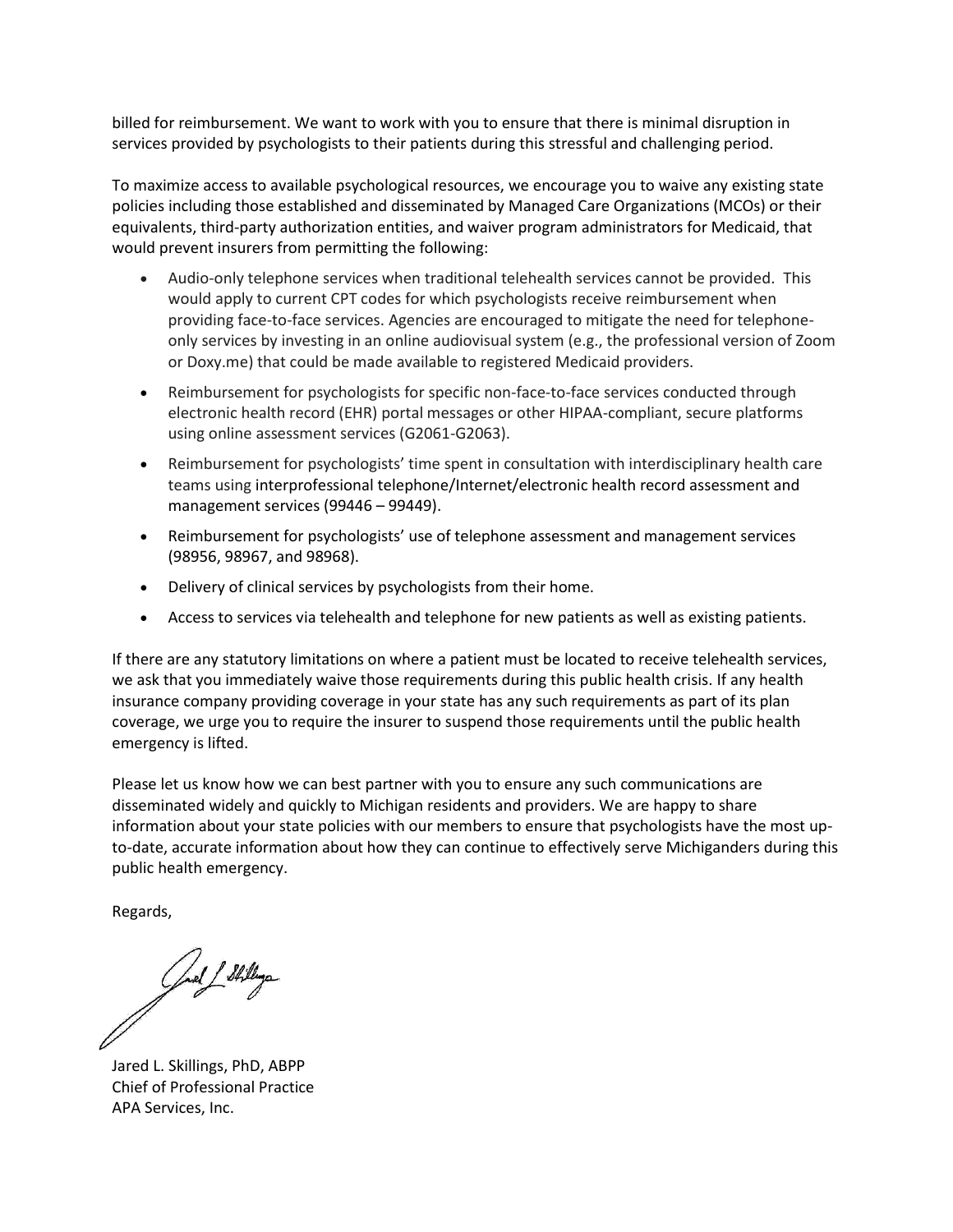Joy Wolfe Ensor, PhD goy

President Michigan Psychological Association

 $\mathcal{L}$ Sion

LaVone Swanson Executive Director Michigan Psychological Association